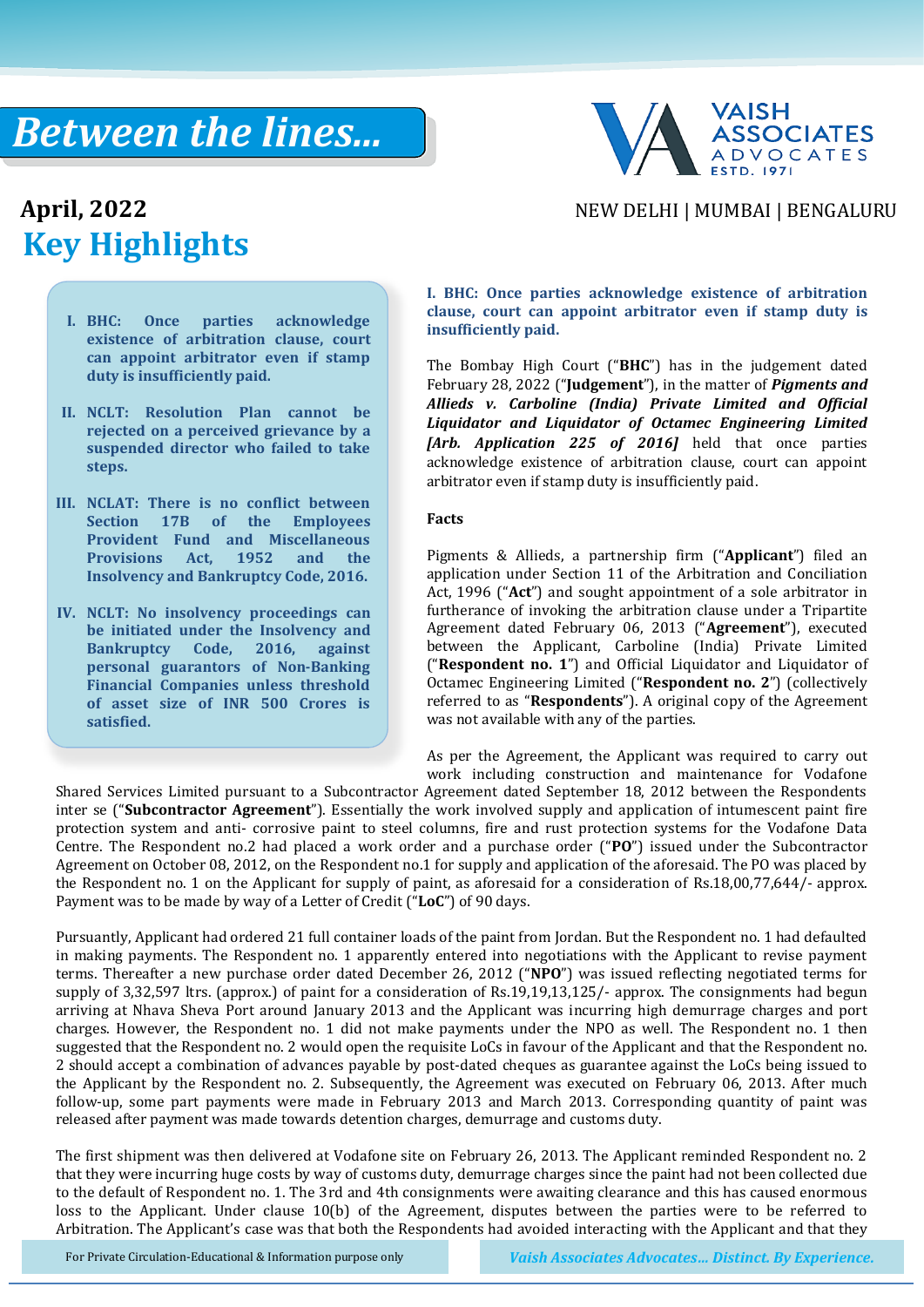

had jointly and severally failed to make payments for a shipment. A claim for a sum of Rs.8,92,97,690/- approx. had been made along with Rs.1,24,04,618/- approx. towards demurrage, detention and other port charges. Interest had also been claimed @ 18% P.A. In these circumstances, the Applicant invoked arbitration by its letter-cum-demand notice dated June 2, 2016 ("**Demand Notice**"), and a sole arbitrator had been nominated.

It was stated that, on November 09, 2017, court had ordered impounding of the Agreement since it was found to be inadequately stamped. On December 10, 2019, the Superintendent of Stamps, Mumbai passed an order and issued a demand notice for payment of duty amounting to Rs.10,72,140/- , penalty of Rs.15,01,000/-, and a sum of Rs.200/- was payable towards indemnity.

#### **Issues**

- 1. Once parties acknowledge existence of arbitration clause, whether court can appoint an arbitrator even if stamp duty is insufficiently paid.
- 2. In the absence of the original copy of the Agreement, whether it was possible to impound a copy of the Agreement and have the copy stamped with ad-valorem duty payable.

#### **Arguments**

#### Contentions raised by the Appellant:

By virtue of the decision in **InterContinental Hotels Group** *(India) Private Limited and Another v. Waterline Hotels Private Limited [Arbitration Petition (Civil) No.12 of 2019],* when a court was faced with an issue of insufficient stamping, it was observed that there was no bar against proceeding and appointing an arbitrator. Further that after Applicant's response to the notice of demand, an order was expected to be passed, which could be challenged by way of a statutory appeal under Section 40 of the Maharashtra Stamp Act, 1958 ("**MSA**"). Relying upon the decision of *Pradeep Shyamrao Kakirwar v. Dr. Seema Arun Mankar and Others [(2020) SCC OnLine Bom 799]*, the Applicant urged that though the photocopy was not an instrument, it did not come in way of stamp-duty being paid upon it pursuant to an impounding order of the court.

The Applicant cited the observations of the judgment in Intercontinental Hotels Group (supra), where the court held that until the larger bench decides the issue of existence of the arbitration agreement by virtue of reference made to the larger bench in *N.N. Global Mercantile Private Limited v. Indo Unique Flame Limited and Others [(2021) 4 SCC 379]*, the court should ensure that the arbitrations are carried on, unless the issue before the court patently indicates existence of deadwood. In conclusion, it was Applicant's case that an arbitrator must be appointed.

#### Contentions raised by Respondents:

The Respondent no. 1 contended that the obligation to make payment was equally of the Respondent no. 2, which however, had been ordered to be wound-up. According to the Respondent no. 1, there was no dispute that existed and the question of appointment of an arbitrator did not arise. The Respondent no. 1 submitted that terms of the Agreement were not followed since there was no attempt to explore good faith negotiations as contemplated under Clause 10(a) of the Agreement prior to arbitration being invoked. According to the Respondent no. 1, unless the negotiations were held and had failed, arbitration could not have been invoked. Furthermore, it was contended that the Respondent no. 2 was also required to nominate an arbitrator and not just Respondent no. 1. It was the Respondent no. 1's case that an arbitration, if any, could only proceed as amongst the three parties. Hence, if the Applicant had a claim, it had to proceed against both the Respondents.

It was the Respondent no. 1's case that an instrument could be stamped even if it was a copy and the original were unavailable. Per contra, the Respondent no. 1 submitted that the court should not have proceeded and appointed an arbitrator since the instrument was not sufficiently stamped. Therefore the copy was inadmissible in evidence. According to the Respondent no. 1, stamp-duty of a sum of Rs.100/- on the Agreement had been paid in Tamil Nadu. However, the stamp-paper purchased in Tamil Nadu would have been of no relevance when the agreement was executed in Mumbai. According to the Respondent no. 1, ad-valorem stamp duty was to be paid under the MSA and no stamp- duty having been paid after it was brought into Maharashtra, the Agreement was not stamped at all.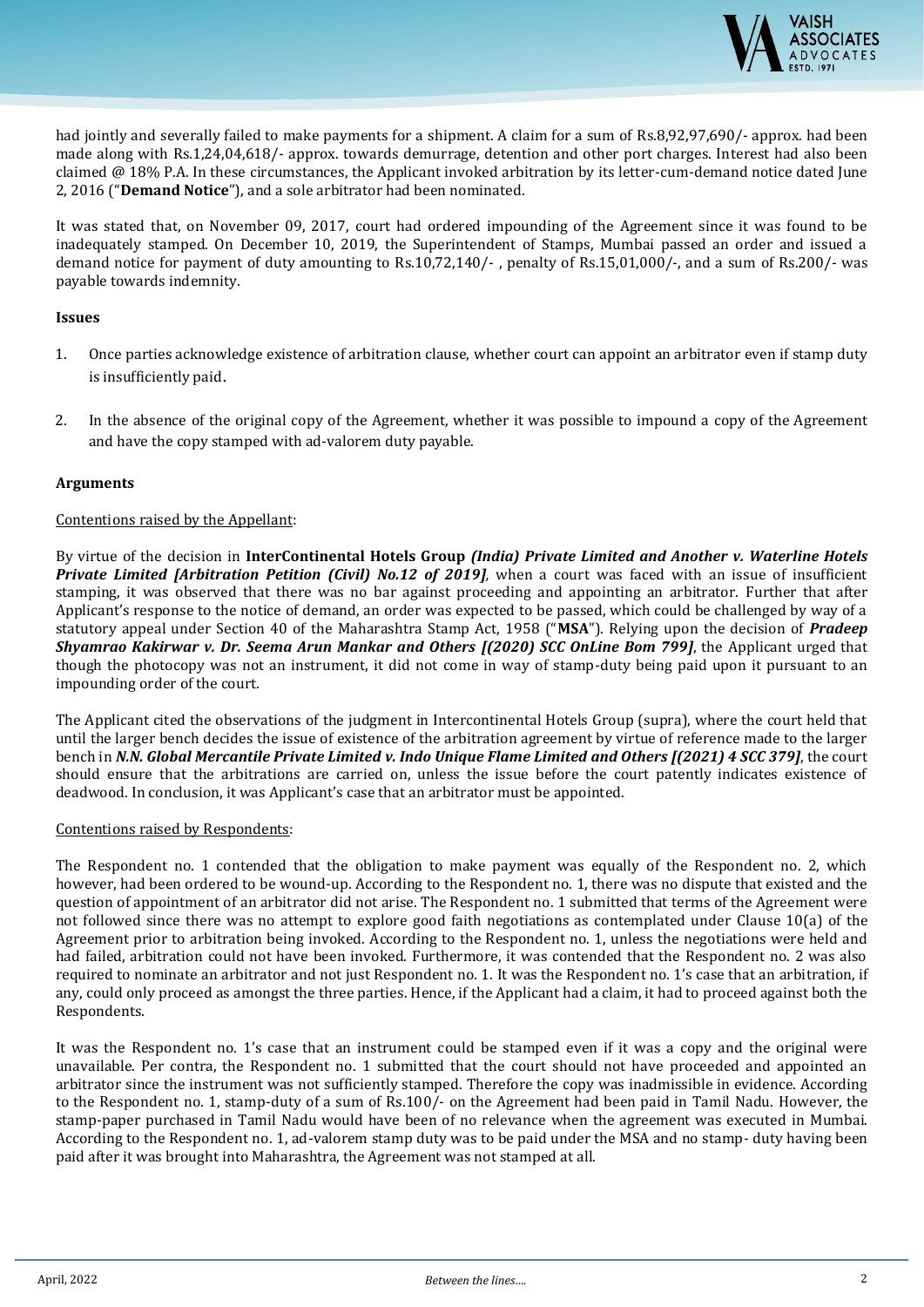

#### **Observations of the BHC**

The BHC noted that the Chapter III of the Arbitration Act dealing with the composition of the arbitral tribunal requires the court to act on behalf of a party to an arbitration agreement when the party fails to act as required under Section 11(5) and 11(6). Applying the above provisions to the case at hand, the BHC found that when the document was first executed, it should have been stamped with duty chargeable as per Section 2(d) of MSA. In the instant case therefore, it was suffice to say that when the agreement was first executed, it appeared to have been executed by the Respondent no. 1 , a Chennai based company, on a stamp paper purchased in its name from a vendor in Chennai and thereafter sent to the two other parties being the Applicant and Respondent no. 2 in Mumbai, therefore duty chargeable in Chennai would be applicable. No doubt, the Agreement mentioned that the agreement was executed in Mumbai, but that does not take away the possibility that first execution appears to be in Chennai. Thus, the BHC observed that, it would be upto the arbitral tribunal to consider this aspect of the case.

In the present case, on a fair reading of the provisions of the MSA, it was evident under definition 2(d) of the MSA that the Agreement was required to be stamped when it was first executed. The Agreement was first executed by the Respondent no. 1 presumably with appropriate stamp duty, since it was not the case of the Respondent no. 1 that it was understamped in Chennai. The BHC observed that as far as liability of duty on the instrument was concerned, Section 3 of the MSA provides that every instrument, which is not previously executed by any person and is executed in the State of Maharashtra on and after the commencement of the MSA, shall be chargeable with duty, as set out in Schedule-I of the MSA. The proviso to Section 3(b) of the MSA clarifies that a copy, whether true copy or not, including a facsimile image of the original instrument, on which duty is chargeable under the provisions of that section, shall also be chargeable with full stamp duty, as set out in Schedule-I of the MSA, if proper duty is not paid on such original instrument. Further, the BHC observed that, it was evident that under Section 7 of the MSA, unless it was proved that stamp duty had been paid on the Agreement, being the original instrument, duty chargeable under the MSA would have to be paid on a copy of the instrument.

In N.N. Global (supra), the Hon'ble Supreme Court had considered the validity of the arbitration agreement in an unstamped document holding that on the basis of the doctrine of separability, the arbitration agreement need not be stamped. The BHC noted the fact that N.N. Global (supra) also dealt with the Supreme Court's decision in *Hindustan Steel Limited v. Dilip Construction Co [(1969) 1 SCC 597]*, which observed that the stamp act is a fiscal measure enacted to secure revenue of the state on certain classes of instruments. It was not enacted to arm a litigant with a weapon of technicality to meet the case of his opponent. The judgment reiterated that the stringent provisions of the stamp act are in the interest of the 'Revenue' and once that object is secured in accordance with law, the party taking itsclaim on the instrument will not be defeated on the ground of the initial defect in the instrument. Thus, the BHC was unable to accept the Respondent no. 1's contention that the Agreement was unstamped and that the BHC had a case of deadwood at hand.

The enquiry that the court was required to make was to ascertain whether an arbitration agreement existed between the parties and in that behalf, the Applicant was the claimant and the defendant was the Respondent no. 1. In any event, upon receipt of the Demand Notice, it was open to the Respondent no. 1 to state that the parties should engage in negotiations prior to acting on the invocation. However, the BHC found an averment in the Application that after the Demand Notice was served, neither the Respondent no. 1 nor the Respondent no. 2 had replied. The Respondents failed to establish that negotiations were proposed and they were denied by the Applicant. The BHC found no substance in the objection that under clause 10(a) of the Agreement, negotiations had not been held. In BHC's view, under Clause 10(a) of the Agreement, if negotiations were not initiated by either party, reference to arbitration would not be bad.

The BHC was unable to accept the contention of the Respondent no. 1 that, the Respondents were required to appoint an arbitrator jointly and not solely by the Respondent no. 1. The BHC observed that, the provisions of the Agreement clearly stated that where there was a claimant and a defendant, the claimant would appoint one arbitrator and the defendant the other. Hence, merely because the Respondent no. 2 was in liquidation, did not mean that the instant application had to be rendered ineffective or deadwood. The BHC noted that, it was upto the Applicant to decide whether it had a claim against the liquidator or not and proceed in accordance with law. The Applicant had chosen not to proceed against the Respondent no. 2.

The BHC cited that in the case of InterContinental Hotels Group (supra), the Supreme Court had considered the jurisdiction of the court to adjudicate on existence of an agreement at the pre-appointment stage, and the fact that case by case, courts have restricted themselves in occupying the space provided for the arbitrators in line with party autonomy. Furthermore, the BHC observed that notwithstanding the decision in *Vidya Drolia v. Durga Trading Corporation [(2021) 2 SCC 1],* which clearly expounded that courts have limited jurisdiction under Section 11(6) of the Act, the narrow exception carved was that court could adjudicate to cut out the deadwood.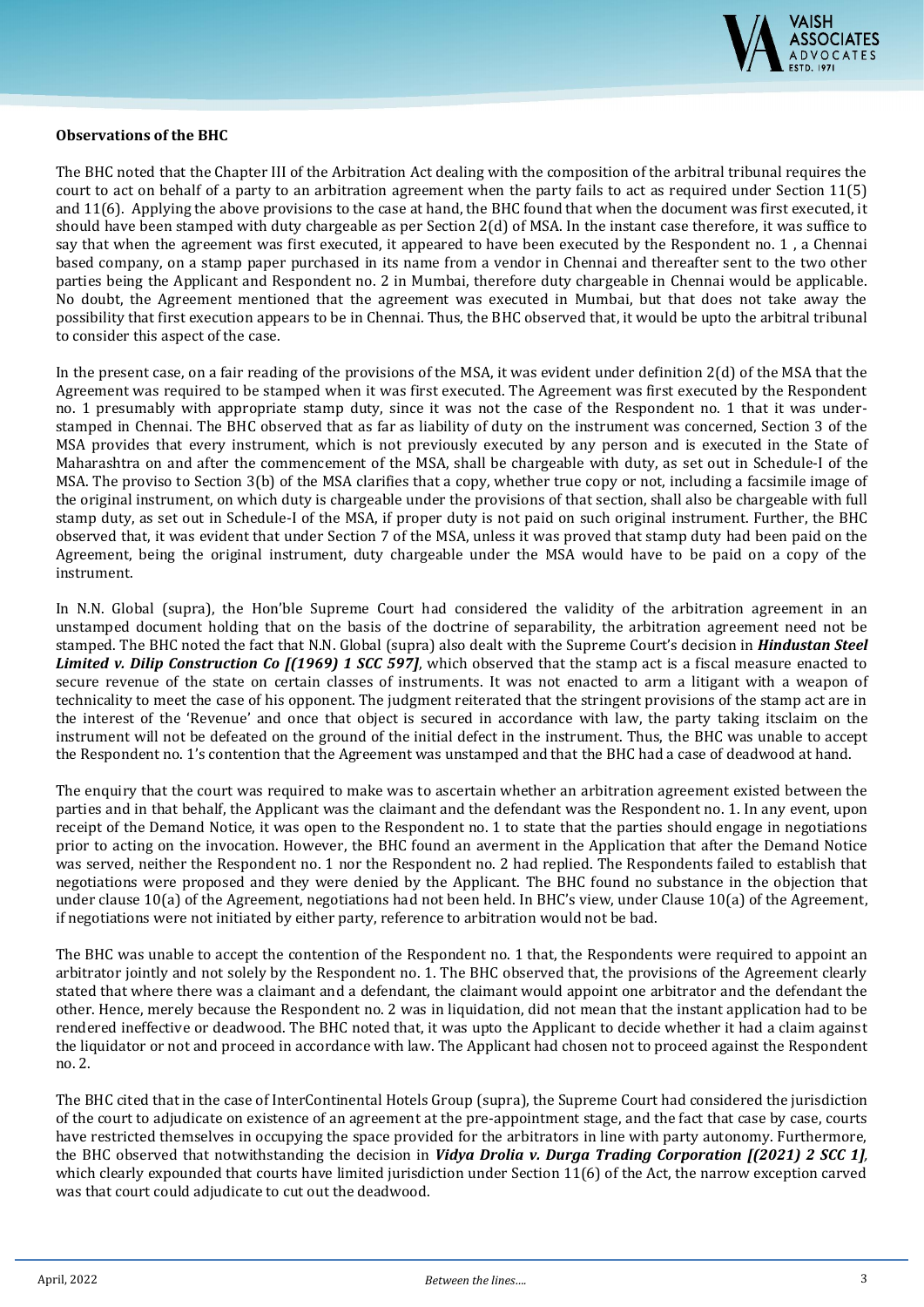

#### **Decision of the Bombay High Court**

Pending the decision of the Collector of Stamps, the BHC was of the view that the non-availability of the original Agreement at this stage would not prevent the BHC from appointing an arbitrator. The BHC noted that, it was possible that the document might still be lying undiscovered with either of one of the parties and could surface any day. The Agreement and its contents having been accepted and relied upon by both sides, there was no merit in contending that the original Agreement being absent, no reference could be made. Further, in BHC's view, one need not await the decision of the claimant in the case at hand, as to whether or not to pay stamp-duty, as adjudicated. If this is not to be so, a large number of arbitration proceedings will be held up right at the inception, which is not desirable. It was left to the arbitral tribunal to decide admissibility of the Agreement. Mr. Rajendra M. Savant, Former Judge of the BHC, was appointed as sole arbitrator for and on behalf of the Respondent no. 1. The parties were asked to appear before the sole arbitrator on a date fixed by him.

#### **VA View:**

The BHC has in this Judgement correctly observed that, arbitration is seen as a speedy remedy. But if applicants and respondents who may have counter-claims, have to await the fate of adjudication of documents for stamping and conclusion of the statutory challenge, the purpose of arbitration may be defeated. Further, the decision in InterContinental Hotels Group (supra) was cited, wherein it was held that, when in doubt, one must refer the matter to arbitration.

In BHC's view, once parties are *ad-idem* on the fact that they have signed the writing containing an arbitration clause, the parties having acknowledged that an arbitration clause was embodied in the substantive contract, one cannot prevent the court from disposing an application under Section 11 of the Act.

**II. NCLT: Resolution Plan cannot be rejected on a perceived grievance by a suspended director who failed to take steps.**

The National Company Law Tribunal, Kolkata ("**NCLT**") has in its order dated February 17, 2022 ("**Order**"), in the matter of *Anand Kariwala v. Partha Pratim Ghosh and Others [I.A. (IB) No. 20/KB/2021 in CP (IB) No. 533/KB/2018]*, held that a resolution plan cannot be rejected on a perceived grievance by a member of the suspended board who had not taken any positive steps to participate in the meetings of the Committee of Creditors ("**CoC**").

#### **Facts**

On an application made by Jain Construction Private Limited ("**Financial Creditor**"), the NCLT by order dated October 24, 2019, initiated Corporate Insolvency Resolution Process ("**CIRP**") against Kariwala Designers Private Limited ("**Corporate Debtor**") and Mr. Chhedi Rajbir was appointed as the Interim Resolution Professional ("**IRP**"). A resolution plan was submitted by ARSK Consultants Private Limited and AMPI Finance Private Limited ("**Resolution Plan**"). ARSK Consultants Private Limited and AMPI Finance Private Limited are collectively referred to as "**Resolution Applicant**".

Mr. Anand Kariwala, a member of the suspended board of directors of the Corporate Debtor ("**Applicant**"), received notices for the first, second and third CoC meetings. However, subsequent to the IRP's replacement by Mr. Partha Pratim Ghosh ("**Resolution Professional**"), the Applicant did not receive notices for the CoC meetings.

Thereafter, in the month of September, 2020, the Applicant received a notice for handing over the vehicle of the Corporate Debtor. Only upon receiving such notice did the Applicant come to know that several CoC meetings were held and that he had not been given notice of the same. The Applicant, on enquiry, was informed of the Resolution Plan which was under consideration before the CoC. Upon perusal of the Resolution Plan, it came to the knowledge of the Applicant that the Corporate Debtor was being sold as a going concern at an undervalued price.

On that account, the Applicant has filed the present Interlocutory Application ("**I.A.**") under Section 60(5) of the Insolvency and Bankruptcy Code, 2016 ("**IBC**"), seeking to set aside the Resolution Plan proposed by the Resolution Applicant on the ground that the same is undervalued.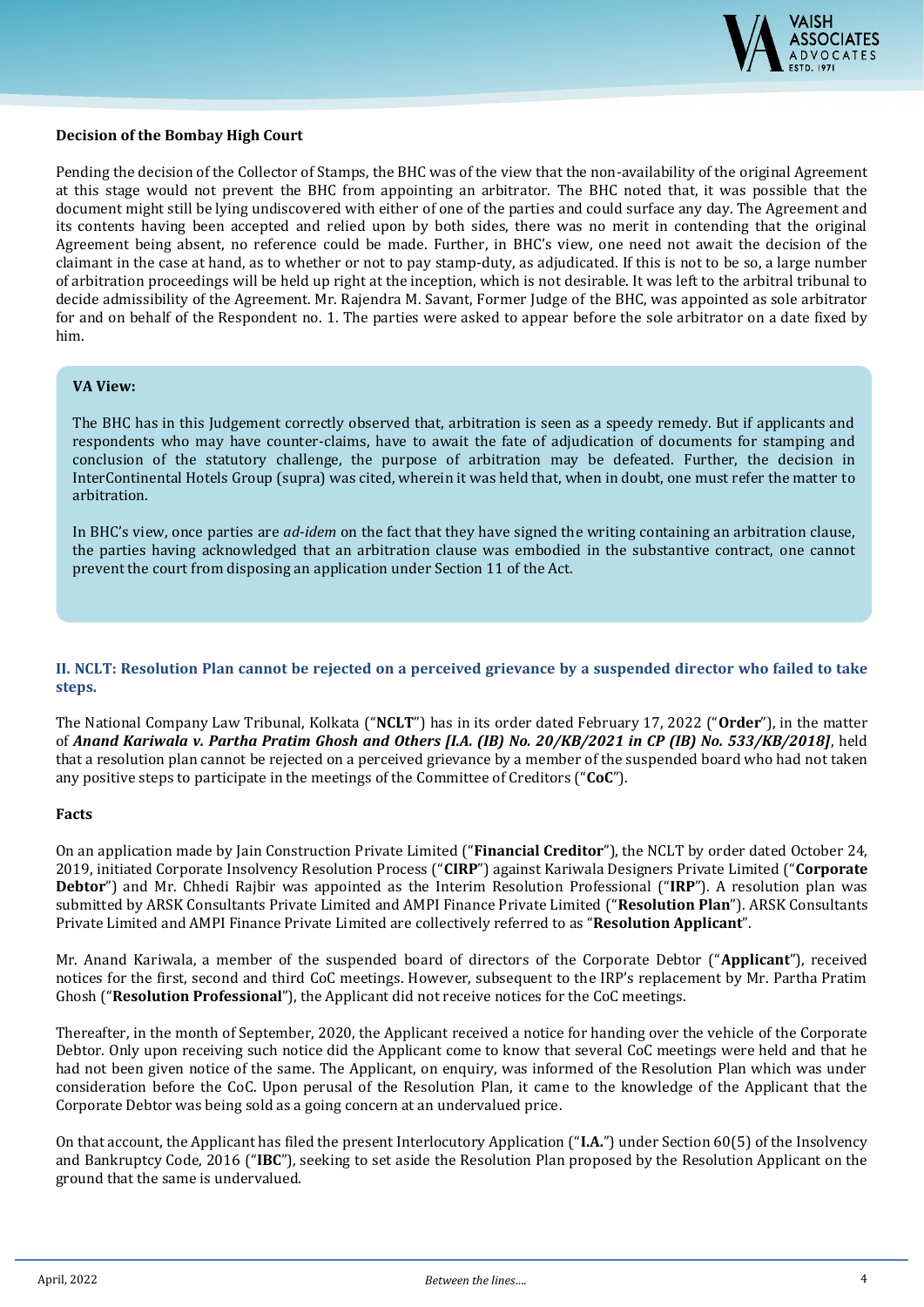

#### **Issue**

- 1. Whether the Applicant has a locus standi to object against the approval of the Resolution Plan.
- 2. Whether the adjudicating authority can interfere with the commercial wisdom of the CoC.

#### **Arguments**

#### Contentions raised by the Applicant:

Firstly, the Applicant submitted that he did not receive notices to the CoC meetings after IRP's replacement by the Resolution Professional. Only upon receiving a notice to handover the vehicle of the Corporate Debtor, did he come to know that several CoC meetings were held in the interim. Further, on Resolution Professional's refusal to share the Resolution Plan with the Applicant, the Applicant approached the NCLT for issuing a direction upon the Resolution Professional to serve the Resolution Plan upon the Applicant pursuant to which the Resolution Professional shared the Resolution Plan with the Applicant.

Upon perusal of the Resolution Plan, the Applicant observed that the Resolution Applicant had submitted a plan for INR 4,32,00,000/- (Indian Rupees Four Crores Thirty-Two Lacs only), whereas the sale of immovable property of the Corporate Debtor could alone fetch approximately INR 5,00,00,000/-. Therefore, by proposing to make a payment of INR 3,40,00,000/- to the sole Financial Creditor, the Resolution Applicant had ignored the very essence of the IBC and had thereby failed to (i) maximize the value of assets of the Corporate Debtor; and (ii) balance the interests of the stakeholders of the Corporate Debtor.

The Applicant, questioning the knowledge and experience of the Resolution Applicant, further contended that the Resolution Plan is faulty and biased depriving creditors other than the secured Financial Creditor of their dues.

Lastly, the Applicant contended that the Resolution Plan is being submitted in order to hand over the Corporate Debtor to Mr. Sanjay Kariwala, who claims to be the 100% shareholder of the Corporate Debtor and that a petition under Sections 240-241 of the Companies Act, 2013 is pending in respect thereof.

#### Contentions raised by the Resolution Professional:

The Resolution Professional submitted that the Applicant was informed of the appointment of the Resolution Professional on his registered e-mail address, which was in fact the e-mail address of his son Mr. Sharad Kariwala.

Mr. Sharad Kariwala, not being a member of the suspended board of directors was not permitted to attend the other CoC meetings. Moreover, notices of the CoC meetings were circulated to all the suspended board of directors and notice had also been sent to registered e-mail address of the Corporate Debtor. Further, the Resolution Plan was shared with the Applicant after the Applicant submitted the Non-Disclosure Agreement.

The Resolution Professional further submitted that immovable properties, moveable properties and financial assets of the Corporate Debtor were separately valued by two registered valuers and the average of the two valuations was considered as the fair value/liquidation value.

The Resolution Professional denied the contention of the Applicant that the Resolution Plan was faulty or biased and declared that the interests of all the stakeholders of the Corporate Debtor had been considered. The Resolution Professional further denied that the CIRP had been conducted in a fraudulent manner or in order to transfer the business of the Corporate Debtor from the present promoters to a group controlled by Mr. Sanjay Kariwala.

#### Contentions raised by the CoC:

The CoC submitted that the Applicant had no locus standi to file the I.A. The CoC further contended that its commercial wisdom cannot be questioned by the Applicant, who is a member of the suspended board of directors of the Corporate Debtor.

It was further submitted that the Applicant has filed the present I.A. owing to disputes and differences between the members of the suspended board of directors of the Corporate Debtor and that the I.A. has been filed with the malafide intention of driving the Resolution Applicant away in order to direct the Corporate Debtor into liquidation.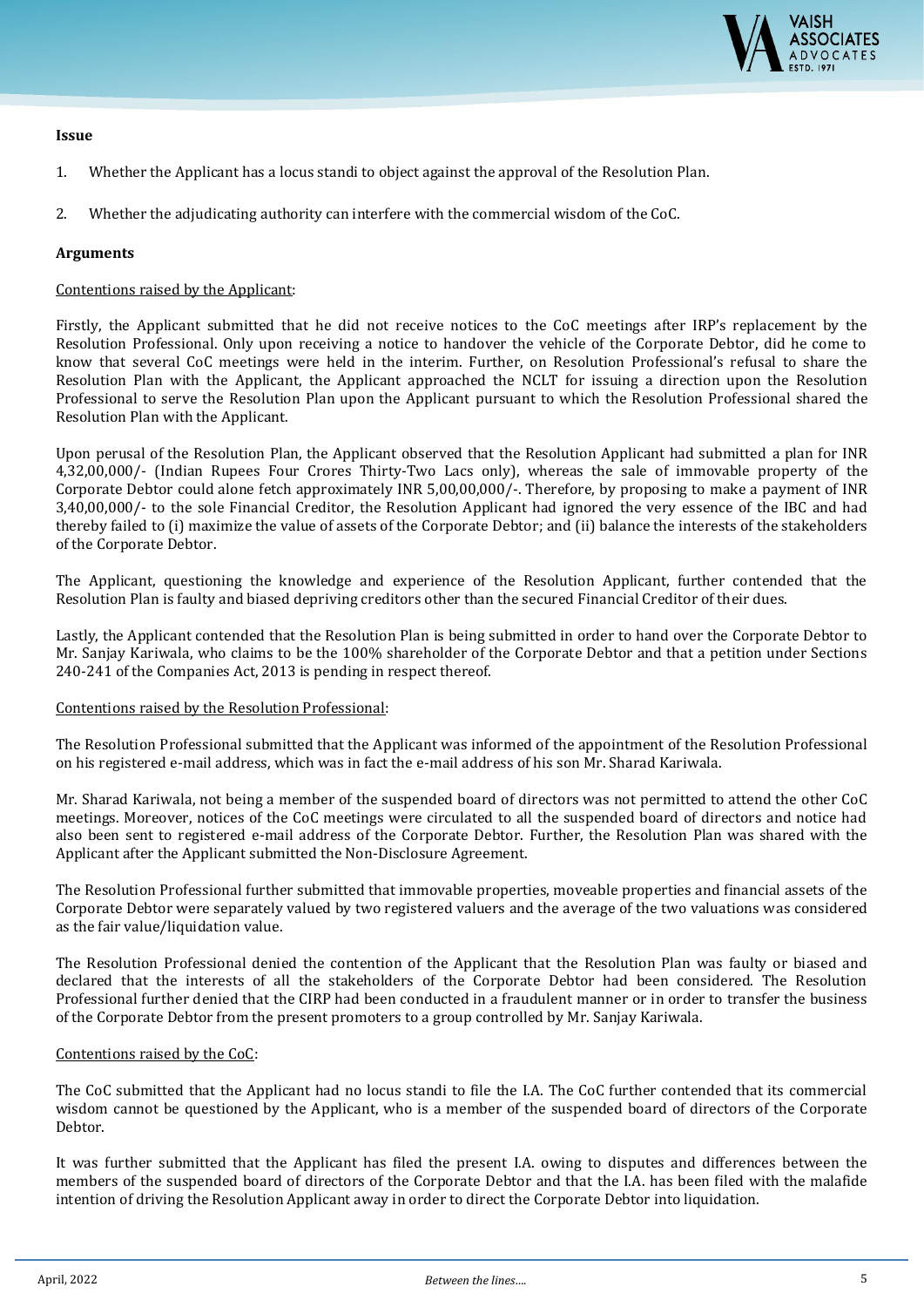

Moreover, the Applicant chose not to appear in the meetings of the CoC on his own account, despite receiving notices of the same.

With regard to the contention of the Applicant that the Resolution Applicant does not have any prior knowledge or experience in the line of business of the Corporate Debtor, the CoC submitted that the Corporate Debtor is merely into trading and retailing of sarees, which is not considered to entail skills requiring high level of technical or business expertise.

Lastly, reliance was placed by the CoC on the judgment of the Hon'ble Supreme Court in the case of *Committee of Creditors of Essar Steel India Limited v. Satish Kumar Gupta and Others [(2020) 8 SCC 531]*, submitting that the commercial wisdom of the CoC in approving the Resolution Plan cannot be challenged by the Applicant or any other person.

#### **Observations of the NCLT**

The NCLT observed that once the Corporate Debtor has been admitted into CIRP, the board of directors of the Corporate Debtor is suspended and its powers are transferred to the IRP as envisaged in Section 17(1)(b) of the IBC. The function of the suspended board of directors is limited to assisting and cooperating with the IRP/Resolution Professional for the smooth resolution of the Corporate Debtor. However, the suspended board of directors is not barred from objecting the act of the Resolution Professional, if such act is prejudicial to the Corporate Debtor, or is in violation of any law or procedural requirement.

The NCLT, relying on a catena of judgments of the Hon'ble Supreme Court, reiterated that the adjudicating authority is to refrain from intervening with the commercial wisdom of the CoC. The adjudicating authority is bound to act within the four corners of Section 30(2) of the IBC. In NCLT's view, the Resolution Plan submitted by the Resolution Applicant was in compliance with Section 30(2) of the IBC and was consequently approved by the NCLT.

With respect to the objection of the Applicant that the Resolution Plan does not maximize the assets of the Corporate Debtor, thus violating the object of the IBC, the NCLT observed that the Applicant had failed to consider that the primary objective of the IBC is not only to maximize the assets of the Corporate Debtor, but also to give the Corporate Debtor a new lease of life.

The NCLT further observed that, the Hon'ble Supreme Court in its judgment in *Ebix Singapore (P) Ltd. v. Committee of Creditors of Educomp Solutions Limited [2021 SCC OnLine SC 707]*, held that inordinate delays cause commercial uncertainty, degradation in the value of the corporate debtor and makes the insolvency process inefficient and expensive.

#### **Decision of the NCLT**

The NCLT, in furtherance of its aforementioned observations, dismissed the Applicant's I.A. and held that the Resolution Plan has been submitted to revive the Corporate Debtor as a going concern and is in compliance with Section 30(2) of the IBC. Therefore, a Resolution Plan cannot be rejected based on a perceived grievance by a member of the suspended board of the Corporate Debtor who has not taken any positive steps to participate in the meetings of the CoC.

#### **VA View:**

The NCLT correctly observed that upon admission of the Corporate Debtor into CIRP, the IRP/Resolution Professional is in the driver's seat for directing the CIRP and takes over the reins of the Corporate Debtor to manage the Corporate Debtor for its benefit. Although initiation of CIRP against the Corporate Debtor does not bar the suspended board of directors from objecting to the acts of the Resolution Professional (*if such acts are prejudicial to the interests of the Corporate Debtor or is in violation of any law or procedural requirement*), a resolution plan cannot be rejected merely on a perceived grievance by a member of the suspended board of the Corporate Debtor who failed to take steps to participate in the meetings of the CoC.

Further, the NCLT's reasoning emphasized that the process of CIRP should be construed as a primary mechanism for corporate rescue and not the first step towards corporate death. That is to say that, liquidation followed by dissolution is supposed to be the last resort and should only take effect if CIRP fails.

The NCLT through this Order reinforced the supremacy of the financial creditors and their commercial wisdom, so far as the feasibility and viability of the Resolution Plan is concerned. Therefore, time being the essence of resolution process, the commercial wisdom of the CoC has yet again been given paramount status with limited judicial intervention.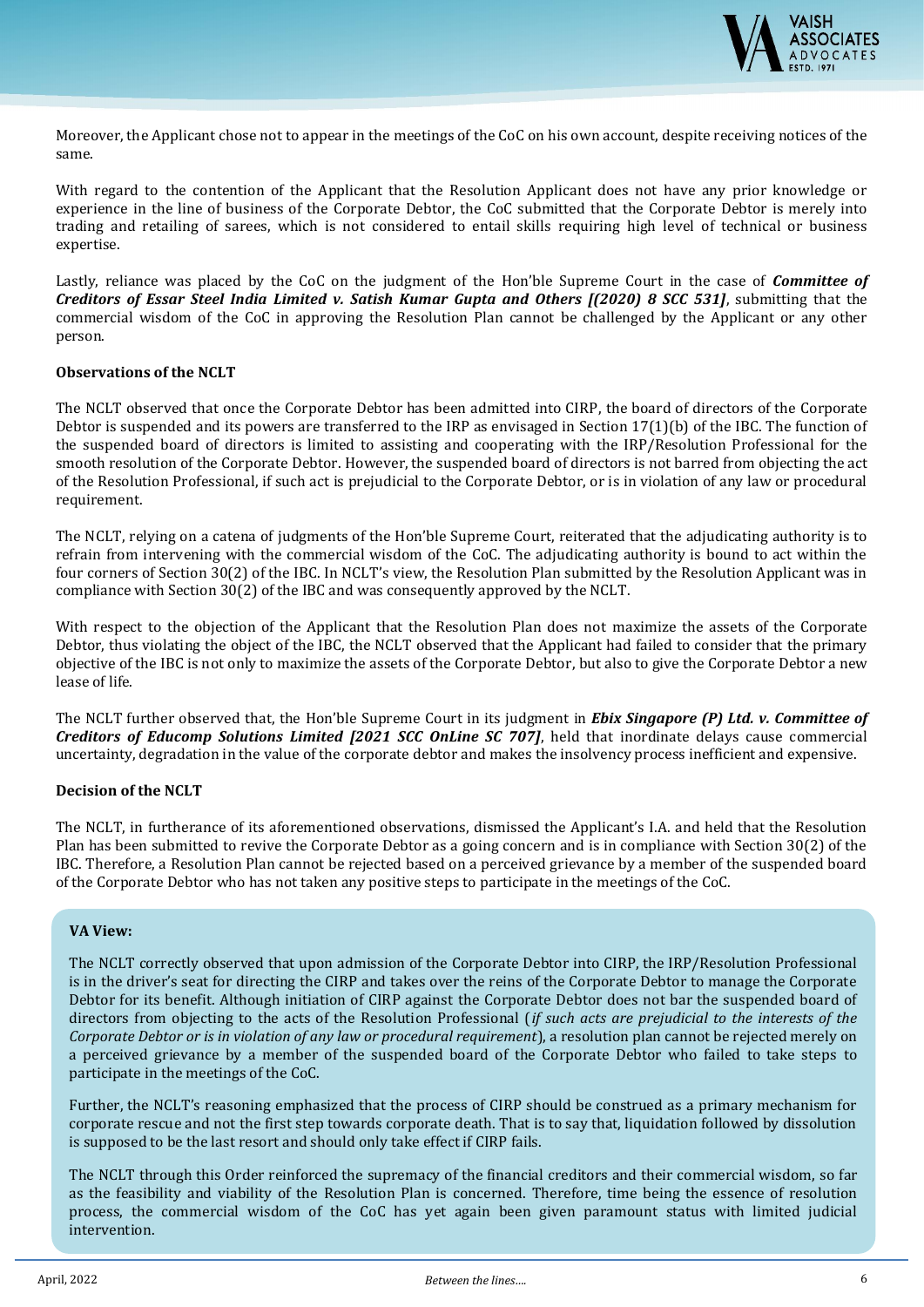

#### **III. NCLAT: There is no conflict between Section 17B of the Employees Provident Fund and Miscellaneous Provisions Act, 1952 and the Insolvency and Bankruptcy Code, 2016.**

The National Company Law Appellate Tribunal ("**NCLAT**") has in its judgement dated March 11, 2022 ("**Judgement**"), in the matter of *Sikander Singh Jamuwal v. Vinay Talwar Resolution Professional and Others [Company Appeal (AT) (Ins)No. 483 of 2019]* held that there was no conflict between Section 17B *(Liability in case of transfer of establishment)* of the Employees Provident Fund and Miscellaneous Provisions Act, 1952 ("**EPF Act**") and the Insolvency and Bankruptcy Code, 2016 ("**IBC**"), owing to which Section 238 of the IBC (*Provisions of the IBC to override other laws)* would not come into force. Hence, the payment or non-payment of provident fund ("**PF**") dues is not a matter of commercial wisdom, and necessary compliance of law is a must.

#### **Facts**

In the instant case, the appeal had been filed before the NCLAT under Section 61 *(Appeals and Appellate Authority)* of the IBC against the impugned order dated April 2, 2019 ("**Impugned Order**") passed by the National Company Law Tribunal, New Delhi ("**NCLT**"). The appellant was an ex-employee of M/s Applied Electromagnetics Private Limited ("**Respondent No. 3**"/"**Corporate Debtor**") who worked as a supervisor ("**Appellant**") and he had total outstanding dues of INR 12,49,702/-.

The Appellant complained that the employees and workmen are the backbone of the Corporate Debtor in corporate insolvency resolution process ("**CIRP**"), who stood by it, by not resigning even when their rightful dues and salaries were not being paid / irregularly paid, much prior to the CIRP. Further, the Appellant complained that the resolution plan ("**Plan**") had not considered the full PF dues which amounted to INR 1,35,06,391/- full dues minus the amount of INR 78,00,000/- considered in the Plan ("**PF Dues**") of the employees, which Respondent No. 3 in CIRP was supposed to remit to the PF Authority under the EPF Act for the default period from October 1, 2012 to March 31, 2018, as assessed, and communicated by the Assistant Provident Fund Commissioner Noida, by its order dated March 19, 2019 ("**APFC Order**").

Pursuant to the issue of demand notice to Respondent No. 3 by one of its employees and on the subsequent filing of his petition, the NCLT by its order dated October 26, 2017, initiated the CIRP of Respondent No. 3 under Section 9 *(Application for initiation of corporate insolvency resolution process by operational creditor)* of the IBC. Mr. Naveen Kumar Jain was appointed as the Interim Resolution Professional ("**IRP**") by the NCLT who took charge on November 18, 2017. Subsequently, Mr. Vinay Talwar, the Resolution Professional ("**RP**"/ "**Respondent No. 1**") was confirmed by the NCLT on January 29, 2018. The liabilities of the Corporate Debtor as verified by the RP, amounted to INR 68.50 crores.

S.M. Milkose Limited, the resolution applicant ("**Respondent No. 2**"), had provided an amount of INR 12.99 crores towards settlement of all past dues and liabilities of the Corporate Debtor which included an amount of INR 9 crores towards secured financial creditors and INR 50 lakhs towards unsecured financial creditors. The employees and workmen were being given an amount of INR 1.03 crores against the claim of INR 8.17 crores. The Impugned Order stated that the Respondent No. 2 would infuse INR 5 crores as working capital requirement of the Corporate Debtor out of the sale proceeds of the assets of the Corporate Debtor. The Respondent No. 2, who was also one of the financial creditors of the Corporate Debtor, submitted the Plan. The Plan, after revisions, was submitted by the Respondent No. 2 to the RP, and was subsequently approved in the 9th meeting of the committee of creditors ("**CoC**") of the Corporate Debtor held on July 21, 2018. The Government of India by an order under Section 7A *(Determination of moneys due from employers)* of the EPF Act, has determined an amount of INR 1,35,06,391/- as the dues from the Corporate Debtor for the period up to March, 2018, against which only INR 78 lakhs had been provisioned for in the Plan submitted by the Respondent No. 2. The NCLT had approved the Plan by Impugned Order in terms of the approval of the CoC and had observed that "*While we are not endorsing any specified waivers or extinguishing of claims, the Resolution Applicant shall be entitled to all such waivers as are legally permissible under law*.".

Respondent No. 1, Respondent No. 2 and Respondent No. 3 are collectively referred to as "**Respondents**". In view of the above, the Appellant in the instant case prayed for setting aside the Impugned Order.

#### **Issue**

Whether the non-payment of PF Dues by the Respondent No. 2 in the Plan is permissible.

#### **Arguments**

#### Contentions raised by the Appellant:

The Appellant submitted that there was a misconduct on the part of the Respondent No. 1 in calculating the PF amount.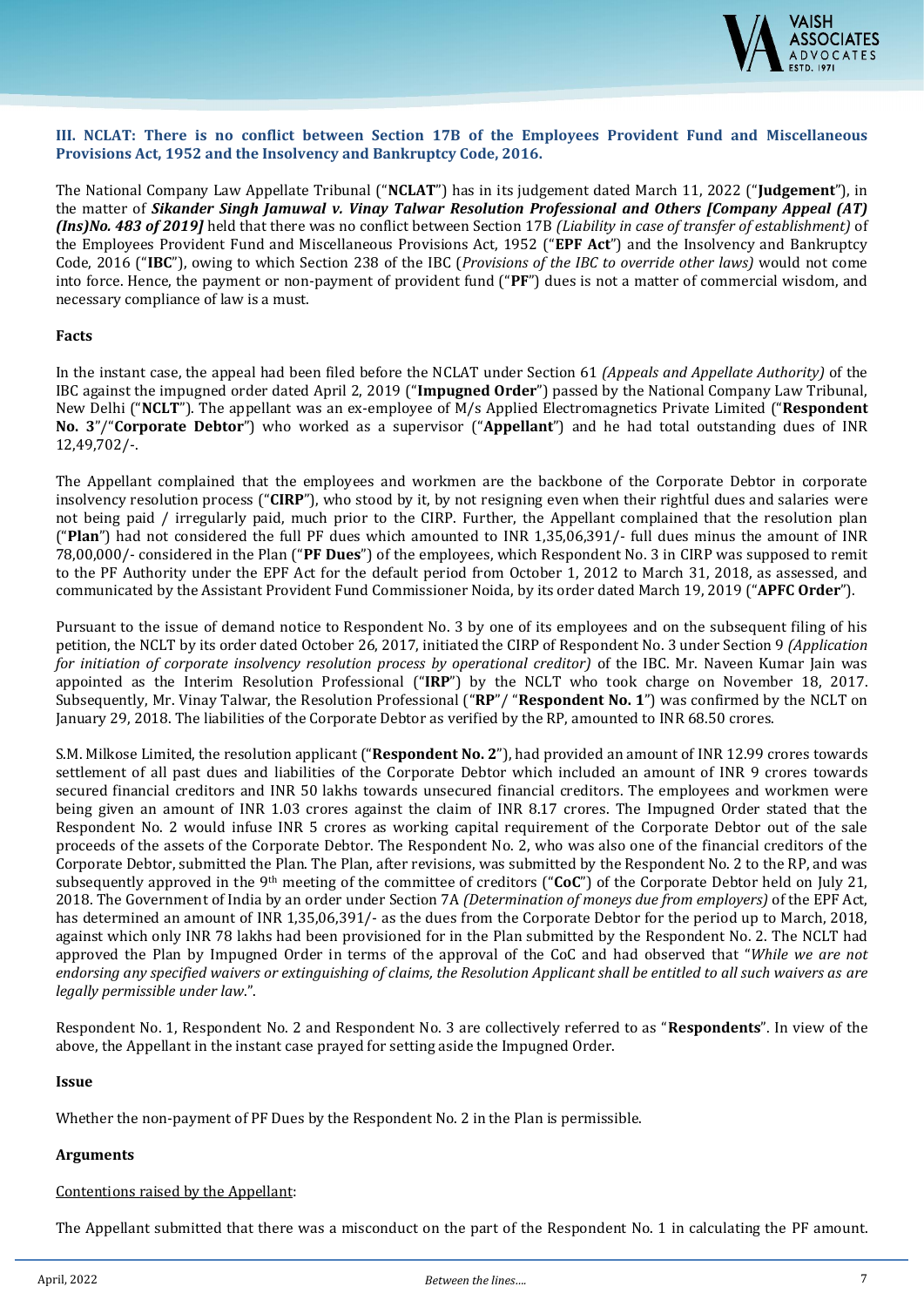

The Appellant alleged that there was a disparity in releasing the percentage of payment between the dues of financial creditors and the rightful dues of employees and workmen. Calling the plan discriminatory and non-payment of PF Dues a violation of the provisions of the EPF Act, it was also alleged by the Appellant that initiation of CIRP had been filed first by the employees and workmen under Section 9 of the IBC, and their interest was not taken care of in the Plan. The Plan provided for unequal treatment to the employees and is violative of the principles enshrined under Article 14 of the Constitution of India. The Appellant submitted that apart from the fact that the Plan was discriminatory insofar as it relates to the employees, the financial creditors had been paid much more (21.6%) than the operational creditors (12.67%).

Further, the Appellant complained that it had not been paid the gratuity amount as required under the Payment of Gratuity Act, 1972. The Appellant highlighted the large gap between the percentage of payment released to the financial creditor and the workmen. The Appellant challenged the basis on which Respondent No. 2, being engaged in a totally unrelated business in dairy industry, was eligible to take over a highly technical and specialized field working on projects of national importance requiring expertise in the related field. Further, it was alleged that the director of the Respondent No. 2 is a related party and is covered by Section 29A *(Persons not eligible to be resolution applicant)* of the IBC, thereby being disqualified for being considered as a resolution applicant.

#### Contentions raised by the Respondent:

The Respondent No. 1 submitted that there was no infirmity in the Impugned Order. It was submitted that against the verified claims of the workmen / employees of INR 8.17 crores, the RP had proposed an amount of INR 1.03 crores. It was argued that the appeal itself was not maintainable in view of the Hon'ble Supreme Court's judgment in case of *Swiss Ribbon Private Limited and Another v. Union of India and Others [2019 4SCC 17]*. It was also submitted that it is the ultimate decision of the CoC to decide what to pay and how much to pay to each class or sub-class of creditors. The Respondent No. 1 contended that the payments approved by the CoC were the commercial decision of the CoC and the Appellant had no *locus standi* to challenge the commercial decision of the CoC.

Moreover, the Respondent No. 2 and the Respondent No. 3 contended that:

- 1. The resolution amount of INR 12.99 crores was more than the fair value and the liquidation value;
- 2. The non-priority due of workmen and employees were proposed at 7.5% but, however, on the request of the representative of the operational creditor, the same was enhanced to 10% and finally to 12.67% and the Plan had been unanimously approved in the 9th meeting of the CoC where the representative of the operational creditor was present; and
- 3. Since the Corporate Debtor had no separate gratuity fund, the employees were not eligible to get the gratuity, however, the Respondent No. 2 had committed to make a payment of 20% of the gratuity claim. The commercial decision of the CoC is non-justiciable. Hence, the appeal needs to be dismissed.

#### **Observations of the NCLAT**

The NCLAT observed that the Plan failed to consider the payment of PF Dues as computed in the APFC Order. The Plan was approved by the NCLT on April 2, 2019. The amount so computed is INR 1,35,06,391/-; whereas the provisions had been made for INR 78 lacs only. The NCLAT observed that financial creditors were being paid 21.6% whereas operational creditors were being paid 12.67%. The NCLAT clarified that by Section 30(2)(e) of the IBC, the Plan itself did not contravene any of the provisions of the law for the time being in force, however, the NCLAT further observed that the RP/NCLT had to look at the compliance of the provisions of law. As per the provisions of the EPF Act, the Respondent No. 2 was also liable to pay the contribution and other sums due from the employer under any provisions of the EPF Act as the case may be in respect of the period up to the date of such transfer.

The NCLAT observed that the explicit provisions of the EPF Act need to be complied with. When read with Section 17B of the EPF Act, it is amply clear that the Respondent No. 2 was required to pay the contribution and other sums due from the employer as per the provisions of the EPF Act. The NCLAT laid down that it was the duty of the RP/NCLT/NCLAT to see that the law is being complied with, and it is not a question of the commercial wisdom of the CoC. The NCLAT clarified that it was not looking into the aspect of parity for payment of financial creditors and operational creditors, as that came under the ambit of commercial wisdom of the CoC.

#### **Decision of the NCLAT**

The NCLAT relying on the judgement by the NCLAT in *Tourism Finance Corporation of India Limited v. Rainbow Papers*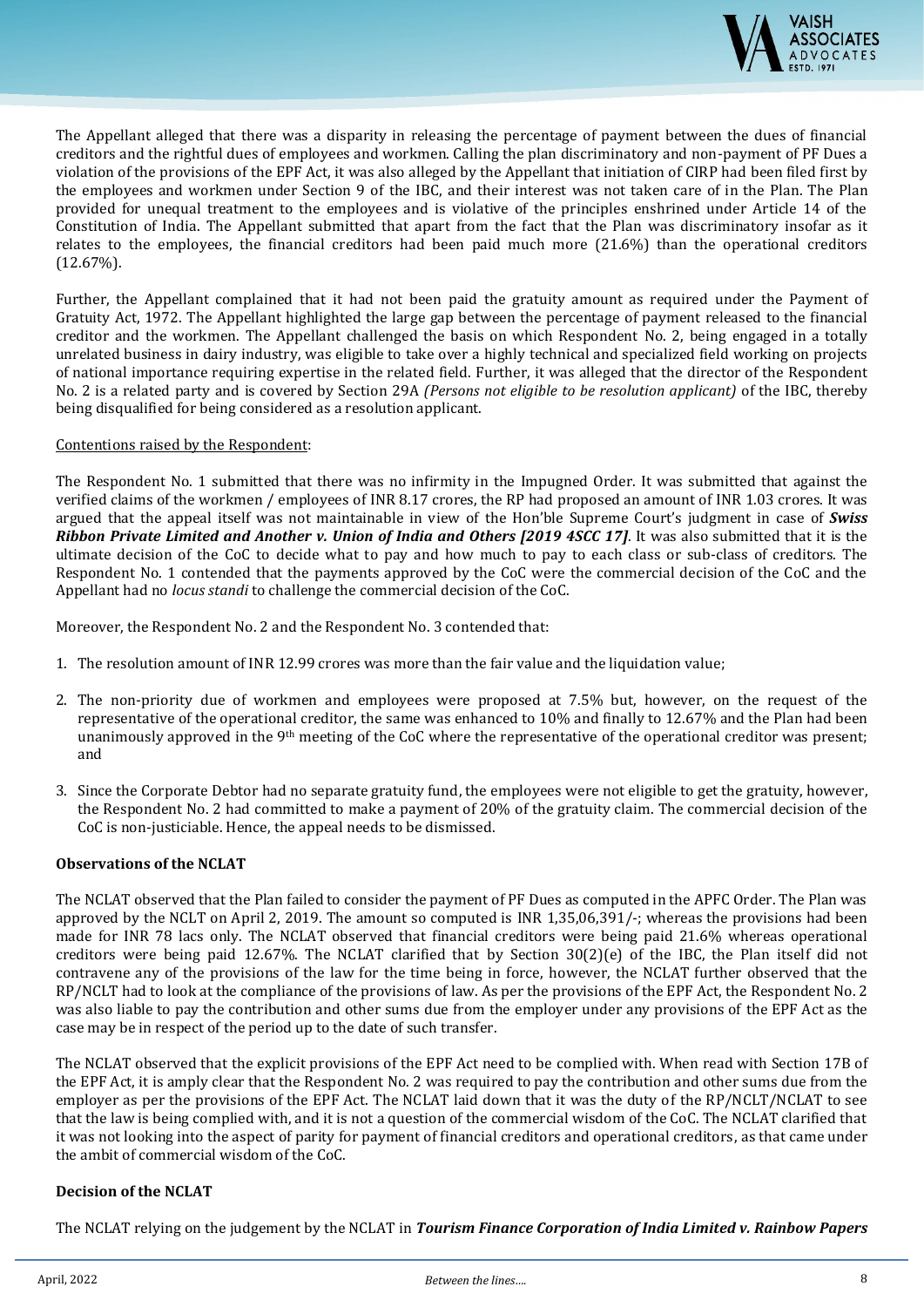

*Limited and Others [2019 SCC Online NCLAT 910]* laid down that since no provisions of the EPF Act is in conflict with any of the provisions of the IBC, the applicability of even Section 238 of the IBC did not arise. The PF Dues were not the assets of the Corporate Debtor as amply made clear by the provisions of Section 36(4)(a)(iii) of the IBC, which could be used for recovery in liquidation. The NCLAT directed the Respondent No. 2 to release full PF Dues in terms of the provisions of the EPF Act, immediately by releasing the balance amount of the PF Dues, thereby modifying the Impugned Order.

#### **VA View:**

The NCLAT in this Judgement has dealt with the interplay between the EPF Act and the IBC. The NCLAT has by this Judgement explained the scope of the commercial wisdom of the CoC. The instant Judgement has provided clarity on whether the entire PF dues need to be paid or not under a resolution plan. As rightly pointed out by the NCLAT, the PF dues cannot be utilized as assets to be used for recovery in liquidation. Through this Judgement, the NCLAT has provided much needed relief to the employees and workmen of a company undergoing CIRP, securing their right to receive PF and gratuity dues, so that the CIRP in its aftermath does not endanger the interests of the employees and workmen.

#### **IV. NCLT: No insolvency proceedings can be initiated under the Insolvency and Bankruptcy Code, 2016, against personal guarantors of Non-Banking Financial Companies unless threshold of asset of INR 500 Crores is satisfied.**

The Hon'ble National Company Law Tribunal, Jaipur ("**NCLT**") has by its order dated February 22, 2022, in the matter of *Shapoorji Pallonji Finance Private Limited v. Rekha Singh [IA No. 229/JPR/2021 in C.P. No. (IB) - 25/95/JPR/2021]*  held that no insolvency proceedings can be initiated under the Insolvency and Bankruptcy Code, 2016 ("**IBC**") against personal guarantors of Non-Banking Financial Companies ("**NBFCs**") unless threshold of asset size of INR 500 Crores is satisfied.

#### **Facts**

The present interim application was filed by Rekha Singh, the personal guarantor ("**Applicant/ Personal Guarantor**") against Shapoorji Pallonji Finance Private Limited ("**Petitioner/ Financial Creditor**") seeking dismissal of company petition filed under Section 95 of the IBC against the Applicant ("**Petition**") on account of being non-maintainable.

The Petition was filed by the Financial Creditor to initiate insolvency resolution process in the case of the Applicant under Sections 60 and 95 of the IBC read with Rule 7(2) of Insolvency and Bankruptcy (Application to Adjudicating Authority for Insolvency Resolution Process for Personal Guarantors to Corporate Debtor) Rules, 2019.

The Personal Guarantor had, through a personal guarantee, secured repayment of a term loan advanced by the Petitioner to Jumbo Finvest (India) Limited ("**Jumbo Finvest**"), a NBFC, under a facility agreement. However, Jumbo Finvest had failed to make payment of interest amounts for the months of September, 2020 and October, 2020 and also failed to repay the principal amount instalment for the quarter ending in September, 2020.

#### The Petitioner was heard on June 17, 2021, and the following order was passed:

*"[…] The Petitioner shall file a short affidavit with regard to the page reference of; the relevant demand notice, acknowledgement of the receipt of the said demand notice and the relevant emails within two weeks. The Petitioner shall also file copy of the master data of the Corporate Debtor for which the Respondent is a personal guarantor along with the affidavit…"*.

On July 12, 2021, the Applicant filed an interim application to set aside the aforesaid order on the basic premise that the same had been passed without hearing the Applicant. The said interim application was heard on July 20, 2021 and dismissed on the anvil.

Subsequently, after receipt of notice in the main Petition, the Applicant filed the present interim application seeking dismissal of the Petition.

#### **Issue**

Whether insolvency resolution process can be initiated against any personal guarantor of Jumbo Finvest, which is a NBFC and a financial services provider ("**FSP**"), by the Petitioner/ Financial Creditor under Section 95 of the IBC, particularly in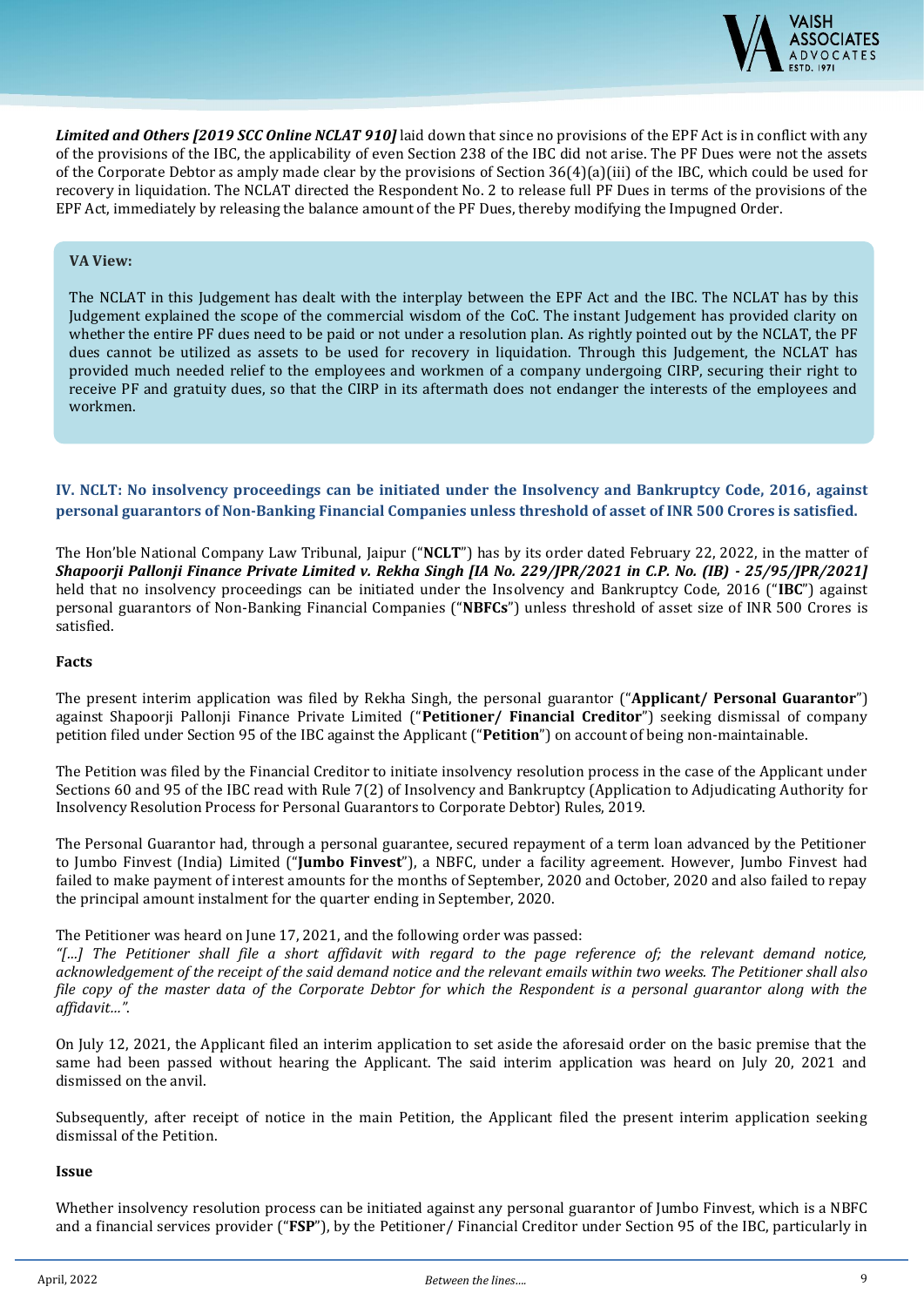

absence of any corporate insolvency resolution process ("**CIRP**") against the NBFC.

#### **Arguments**

#### Contentions raised by the Applicant:

Firstly, Jumbo Finvest is a NBFC registered with the Reserve Bank of India ("**RBI**"). As per the provisions of Section 3(7) of the IBC, the provisions of the IBC are not applicable to a NBFC. Secondly, there is no on-going insolvency process with respect to Jumbo Finvest and, therefore, the Petition filed by the Petitioner is not maintainable. Thirdly, as per Section 60 of the IBC, insolvency of a personal guarantor can be filed before the Hon'ble Adjudicatory Authority only if either CIRP or liquidation proceedings are pending against the corporate debtor before the National Company Law Tribunal. Therefore, no insolvency application can be filed against the personal guarantor of a NBFC and, hence, the Petition which had been filed by the Financial Creditor, under Section 95 of the IBC against the Applicant is not admissible.

The Applicant further submitted that a bare perusal of Section 60(2) of the IBC would go to show that it is necessary that CIRP has already been initiated against the corporate debtor prior to the filing of the insolvency application against the personal guarantor. As far as Section 60(1) of the IBC is concerned, the same does not deal with the situation as to when an insolvency resolution or bankruptcy against the personal guarantor can be initiated. It merely deals with the territorial jurisdiction with the NCLT for dealing with insolvency application.

The Applicant submitted that the notification no. S.O. 4139(E) dated November 18, 2019, issued by Ministry of Corporate Affairs ("**FSP Threshold Notification**") would go to show that CIRP can only be initiated against FSPs by the RBI, where the asset size of the NBFC is INR 500 Crores or more as per the last audited balance sheet. In this regard, it was submitted that as per the last audited balance sheet of Jumbo Finvest, the asset size as per the balance sheet as at March 31, 2020, is approximately INR 487 Crores and, therefore, the FSP Threshold Notification is not applicable in the present facts and circumstances. Further, even for the balance sheet as ending on March 31, 2021, as per the unaudited figures, the total asset size of Jumbo Finvest is approximately INR 407 Crores, which is far below the threshold limit as specified in the FSP Threshold Notification. In view of the aforesaid, it was clear that even the RBI is not empowered to initiate CIRP against Jumbo Finvest and accordingly, no personal insolvency application can be filed against the Personal Guarantor. Furthermore, even assuming though not admitting that CIRP can be initiated against Jumbo Finvest, even then, since no application either under Section 7 or 9 of the IBC is pending against Jumbo Finvest, the present application filed by the Petitioner is not maintainable and the same is required to be dismissed.

Lastly, it was submitted that the provisions of the Indian Contract Act, 1872 ("**ICA**") had nothing to do with the initiation of the insolvency against the Applicant.

#### Contentions raised by the Petitioner/ Financial Creditor:

The Petitioner contended that Section 60(1) of the IBC provides that insolvency resolution or liquidation of personal guarantors of corporate persons will go before the same National Company Law Tribunal having territorial jurisdiction where the registered office of the corporate person is located. Further, Section 60(1) of the IBC makes it clear that there is no necessity for a CIRP to exist against a corporate person for a CIRP to be entertained against the personal guarantor of such corporate person. It shows that Section 60(1) of the IBC would include in its ambit an individual covered by Section 95 of the IBC, if being sued in his capacity as a personal guarantor.

Furthermore, the contention of the Petitioner stating that in light of changes made to the IBC read with the Insolvency and Bankruptcy (Insolvency and Bankruptcy Proceedings of Financial Service Providers and Application to Adjudicating Authority) Rules, 2019 ("**FSP Rules**"), the Petitioner, being barred by law from initiating CIRP against a NBFC like Jumbo Finvest, can in no way mean that no CIRP can be initiated against personal guarantors of NBFCs till the RBI has initiated CIRP against the requisite NBFC.

The Financial Creditor further submitted that in addition to the provisions of the IBC, the contract of guarantee provided by the Applicant is also covered under the ICA. Section 128 of the ICA stipulates that the liability of the surety is coextensive with that of the principal debtor, unless it is otherwise provided by the contract. In the present case, the liability of the Applicant is as if she herself was a co-obliger along with Jumbo Finvest. Thus, the Applicant can be proceeded against even under the ICA.

#### **Observations of the NCLT**

The NCLT observed that Jumbo Finvest is a FSP in terms of the FSP Rules. The FSP Threshold Notification clarified that insolvency resolution and liquidation proceedings of NBFCs with asset size of INR 500 Crores or more, as per last audited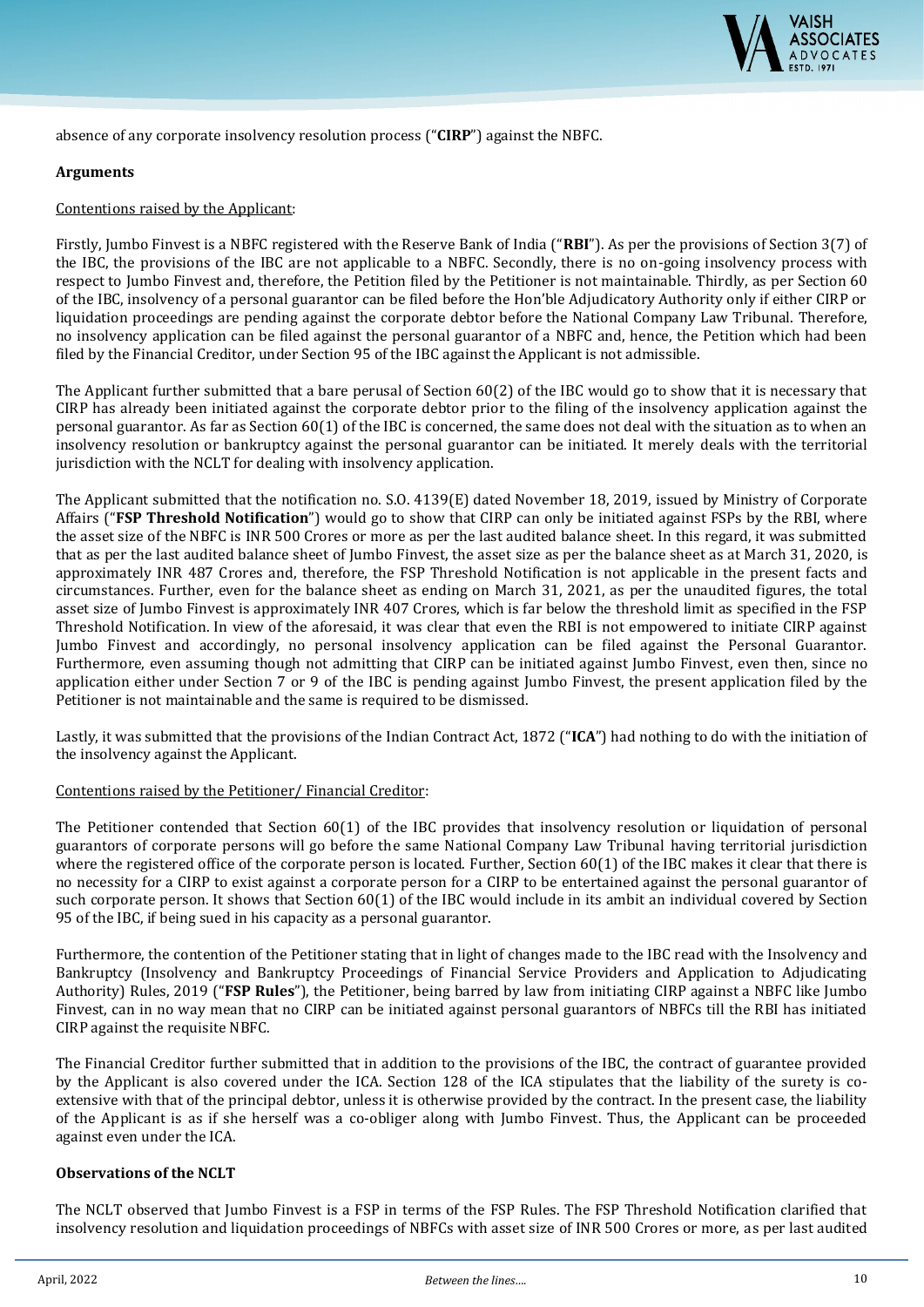

balance sheet, shall be undertaken in accordance with the provisions of the IBC read together with the FSP Rules. As per the last audited balance sheet of Jumbo Finvest for year ending on March 31, 2020, and as per unaudited figures for the year ending March 31, 2021, Jumbo Finvest is excluded from the ambit of the FSP Threshold Notification.

In view of the above, Jumbo Finvest, the principal borrower, does not *stricto sensu* qualify within the tight definition of corporate person under the IBC, as the said definition excludes FSP. Further, the FSP Threshold Notification does not sweep it back into inclusion as a corporate person. So, as per debt being carried, such NBFC does not qualify as a corporate debtor.

Moreover, even if Jumbo Finvest is excluded by virtue of the FSP Threshold Notification, the generic inclusion by virtue of Rule 4 of the FSP Rules enunciates that in all the provisions relating to insolvency and liquidation proceedings under the IBC, the expression "corporate debtor" wherever it occurs, shall mean "FSP". This cannot lead to a situation that the phrase corporate debtor in IBC is contextually read as FSP, while the FSP Threshold Notification excludes certain FSPs. The FSP Rules are applicable only to the extent that the concerned NBFC/ Housing Finance Company qualifies under FSP Threshold Notification of asset size of INR 500 Crores or more. In the present case, as stated earlier, Jumbo Finvest does not fall within the ambit of the category of NBFC having asset size of INR 500 Crores or more and, therefore, the FSP Rules shall not be applicable to it. It is clear that Jumbo Finvest is not a corporate debtor in the present case.

Further, personal guarantor means an individual who is a surety in a contract of guarantee to a corporate debtor. Therefore, in order for an individual to be a personal guarantor, all the following pre-requisites are required to be fulfilled: (a) the individual has to be a surety; (b) there has to be a contract of guarantee; and (c) the individual has to be a guarantor to a corporate debtor. In this case, the guarantors to Jumbo Finvest do not strictly fall within the definition of personal guarantors and have existence as individuals only.

Insolvency resolution process can be initiated against the personal guarantor of a NBFC/ FSP irrespective of CIRP against the NBFC, provided that the concerned NBFC falls within the category of those FSPs having assets size of INR 500 Crores or more. The definition of personal guarantors under Section 5(22) of the IBC cogently implies that they can be recognised as personal guarantors under the IBC, subject to the condition, and only if, the person or entity for whom they have given guarantee is a corporate debtor. Therefore, as it is amply clear that Jumbo Finvest is not a corporate debtor, the guarantors of the aforesaid company cannot be considered as personal guarantors under provisions of the IBC. Since consequences of CIRP are drastic and almost penal for any entity, whether corporate or individual, definitions must be strictly construed.

#### **Decision of the NCLT**

In view of entirety of the foregoing, the NCLT held that, since Jumbo Finvest does not fall within the ambit of the category of NBFC having asset size of INR 500 Crores or more, it is not a corporate debtor, and hence the guarantors of Jumbo Finvest cannot be considered as personal guarantors under provisions of the IBC. Therefore, no insolvency proceedings can be initiated against them. The interim application filed by the Applicant was allowed and accordingly disposed of. The Petition by the Financial Creditor against the Applicant was not maintainable and was accordingly dismissed.

#### **VA View:**

The NCLT has, through this judgment, answered two critical questions pertaining to initiation of CIRP under the IBC. Firstly, application(s) for insolvency resolution process can be initiated against any personal guarantor to a corporate debtor irrespective of CIRP against the corporate debtor. Secondly, insolvency resolution process can be initiated against the personal guarantors of NBFCs/ FSPs, provided the concerned NBFC meets the criteria specified in the FSP Threshold Notification. In light of the above, financial creditors shall, before initiating any insolvency proceedings against personal guarantors, ensure that the NBFC falls within the category of those FSPs having asset size of INR 500 crores or more, and thus being included in the definition of corporate debtor under the IBC.